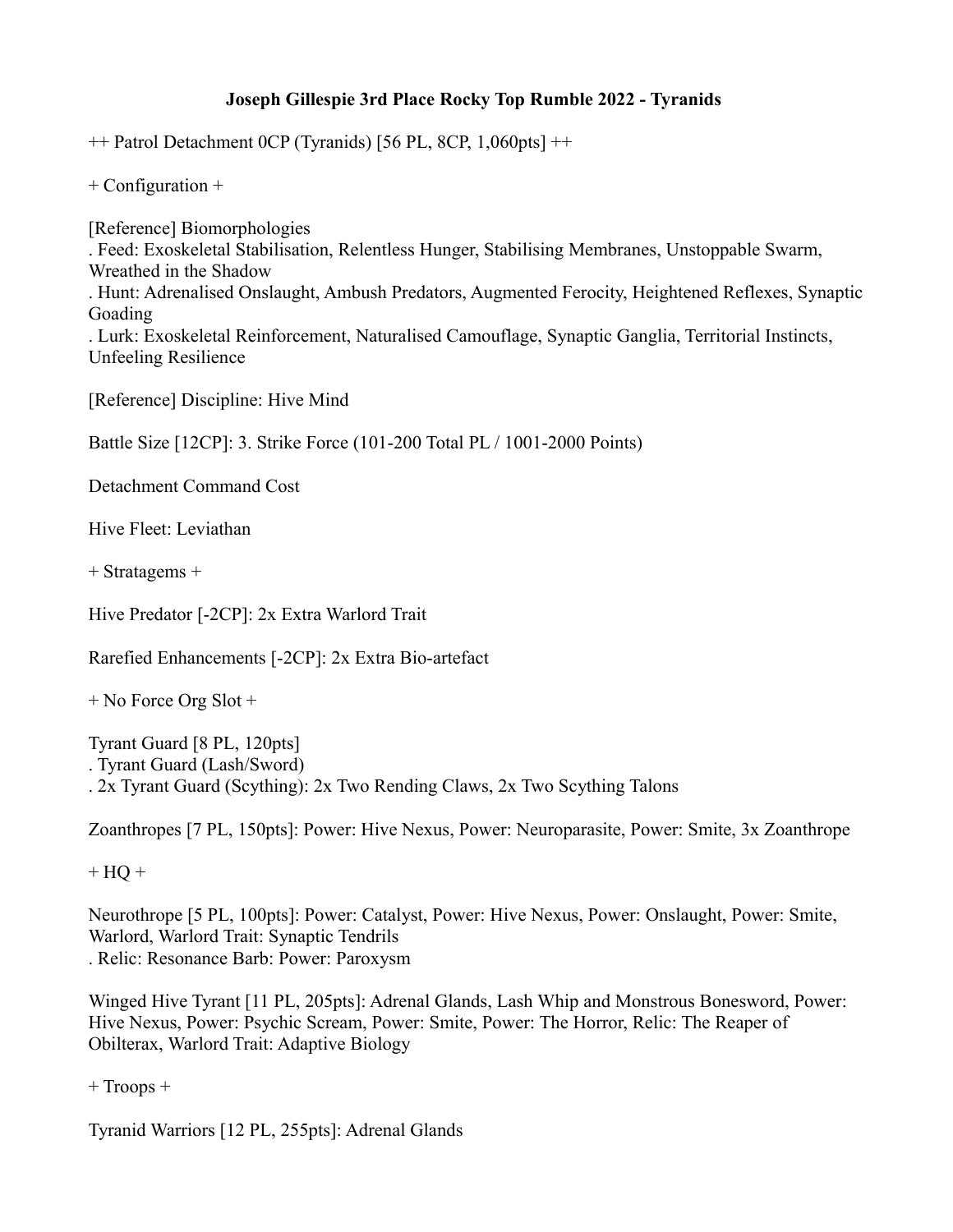- . Tyranid Warrior: Deathspitter, Dual Boneswords
- . Tyranid Warrior: Deathspitter, Dual Boneswords
- . Tyranid Warrior: Deathspitter, Dual Boneswords
- . Tyranid Warrior: Deathspitter, Dual Boneswords
- . Tyranid Warrior: Deathspitter, Dual Boneswords
- . Tyranid Warrior: Deathspitter, Dual Boneswords
- . Tyranid Warrior: Dual Boneswords, Venom Cannon
- . Tyranid Warrior: Dual Boneswords, Venom Cannon
- . Tyranid Warrior: Dual Boneswords, Venom Cannon

 $+$  Elites  $+$ 

Maleceptor [9 PL, 170pts]: Power: Hive Nexus, Power: Neuroparasite, Power: Psychic Scream, Power: Smite

Pyrovores [4 PL, 60pts] . 2x Pyrovore: 2x Acid Maw, 2x Bludgeoning Fists, 2x Flamespurt

++ Patrol Detachment -2CP (Tyranids) [48 PL, -2CP, 940pts] ++

+ Configuration +

Detachment Command Cost [-2CP]

Hive Fleet: Leviathan

 $+ HO +$ 

Hive Tyrant [9 PL, 175pts]: Heavy Venom Cannon, Lash Whip and Monstrous Bonesword, Power: Catalyst, Power: Hive Nexus, Power: Paroxysm, Power: Smite, Relic: Shardgullet, Warlord Trait: Direct Guidance

+ Troops +

Gargoyles [4 PL, 80pts] . 10x Gargoyle: 10x Fleshborer

Tyranid Warriors [12 PL, 260pts]: Adrenal Glands, Flesh Hooks

. Tyranid Warrior: Deathspitter, Dual Boneswords

- . Tyranid Warrior: Deathspitter, Dual Boneswords
- . Tyranid Warrior: Deathspitter, Dual Boneswords
- . Tyranid Warrior: Deathspitter, Dual Boneswords
- . Tyranid Warrior: Deathspitter, Dual Boneswords
- . Tyranid Warrior: Deathspitter, Dual Boneswords
- . Tyranid Warrior: Dual Boneswords, Venom Cannon
- . Tyranid Warrior: Dual Boneswords, Venom Cannon

. Tyranid Warrior: Dual Boneswords, Venom Cannon

+ Elites +